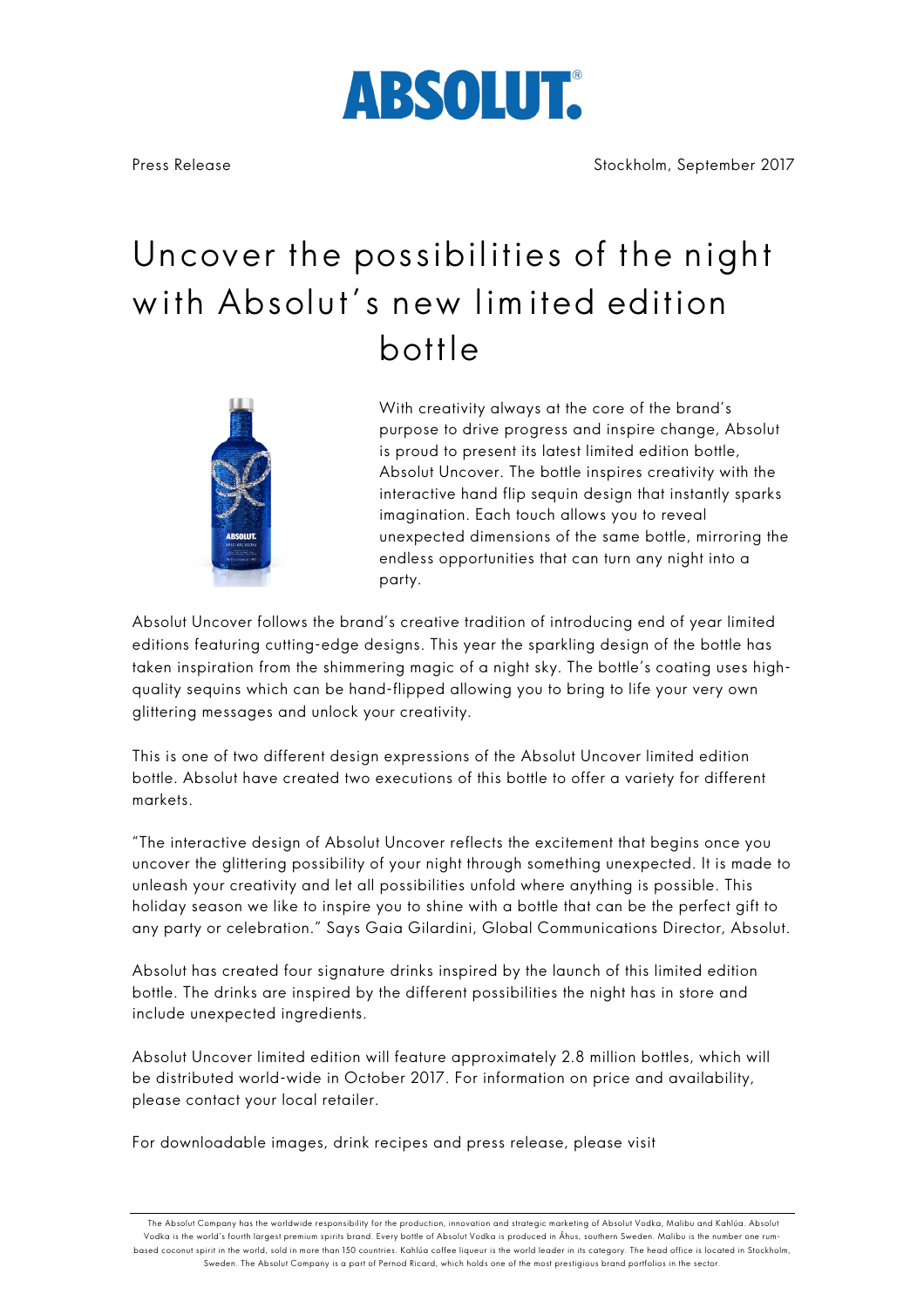press.absolut.com and absolutdrinks.com and follow us on Instagram, Facebook or Twitter.

**\* END\*** 

For further information, please contact: Pia Hägglöf Senior Global Brand Manager, Absolut pia.hagglof@pernod-ricard.com +46 8 74 474 72

### Absolut uncover Cocktails



**Absolut Soda** 1 Part Absolut Vodka 3 Parts Soda Water 4 Lime Wedges 1 Slice of Cucumber 1 Mint Spring

**Method:** Pour Absolut Vodka into a glass, squeeze and discard two lime wedges, add ice cubes, top up with soda water and garnish with lime wedges, mint and cucumber.



#### **Spicy Absolut Mule**

2 Parts Absolut Vodka 1 Dash of Lime Juice Ginger Beer 1 Dash of Green Hot Sauce 1 Wedge of Lime

Method: Pour all ingredients into a mule cup filled with ice cubes and garnish with a lime wedge.



The Absolut Company has the worldwide responsibility for the production, innovation and strategic marketing of Absolut Vodka, Malibu and Kahlúa. Absolut Vodka is the world's fourth largest premium spirits brand. Every bottle of Absolut Vodka is produced in Åhus, southern Sweden. Malibu is the number one rumbased coconut spirit in the world, sold in more than 150 countries. Kahlúa coffee liqueur is the world leader in its category. The head office is located in Stockholm, Sweden. The Absolut Company is a part of Pernod Ricard, which holds one of the most prestigious brand portfolios in the sector.